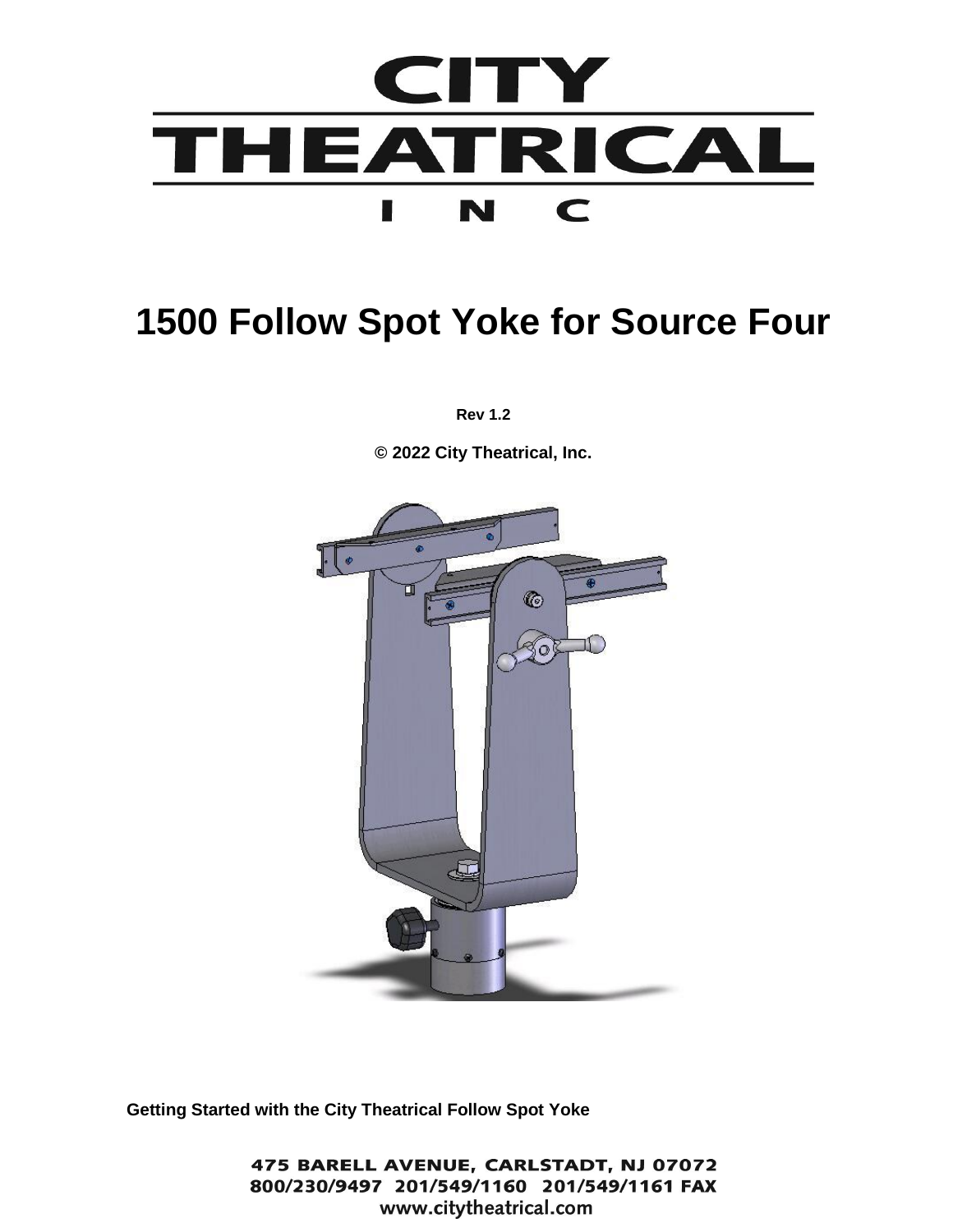Congratulations on the purchase of your City Theatrical Follow Spot Yoke. The City Theatrical Follow Spot Yoke is a professional quality device that can provide smooth pan and tilt operation to your lighting fixture. A heavy steel yoke gives mass and prevents vibration, and ball bearings on the pan and tilt create extremely smooth movement, even on very long throws.

The City Theatrical Follow Spot Yoke can be configured for use with the Source Four™ 19º-50º, 10º, and 5º. A track allows the lighting fixture and any accessories to be balanced for ease of operation.

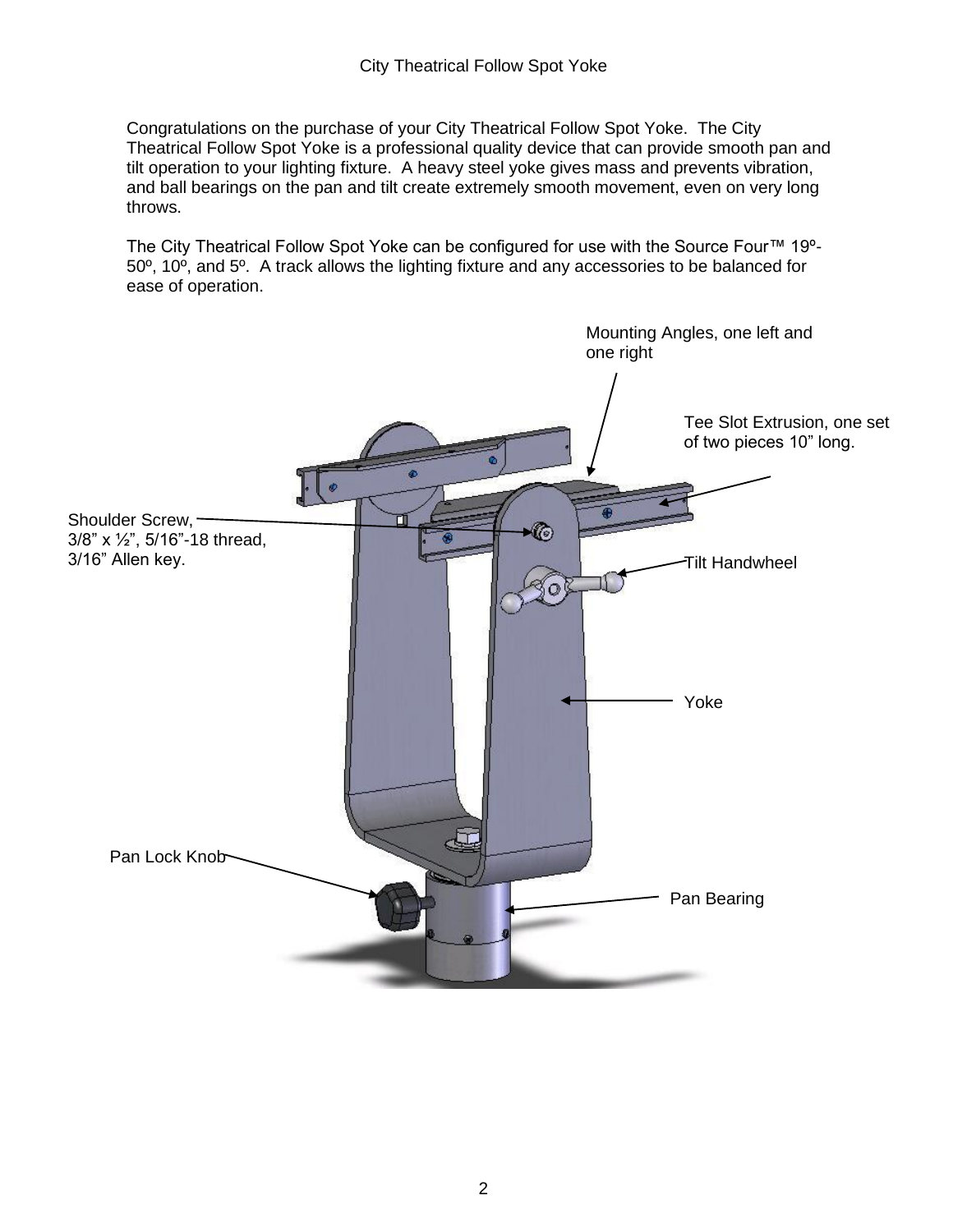# **Mounting your Follow Spot Yoke**

The City Theatrical Follow Spot can be mounted in a variety of ways. The bottom of the pan bearing has female 1  $\frac{1}{2}$ " NPT pipe threads, and any length of 1  $\frac{1}{2}$ " pipe can be threaded into it. Using a 36" piece of 1  $\frac{1}{2}$ " pipe threaded into a 50 lb. boom base is a typical method.

The Follow Spot Yoke can be mounted in a variety of positions, such as:

- On a stand of 1  $\frac{1}{2}$ " pipe with a boom base
- Underhung from a pipe
- Overhung on a hand rail

These diagrams illustrate three possible hanging methods:

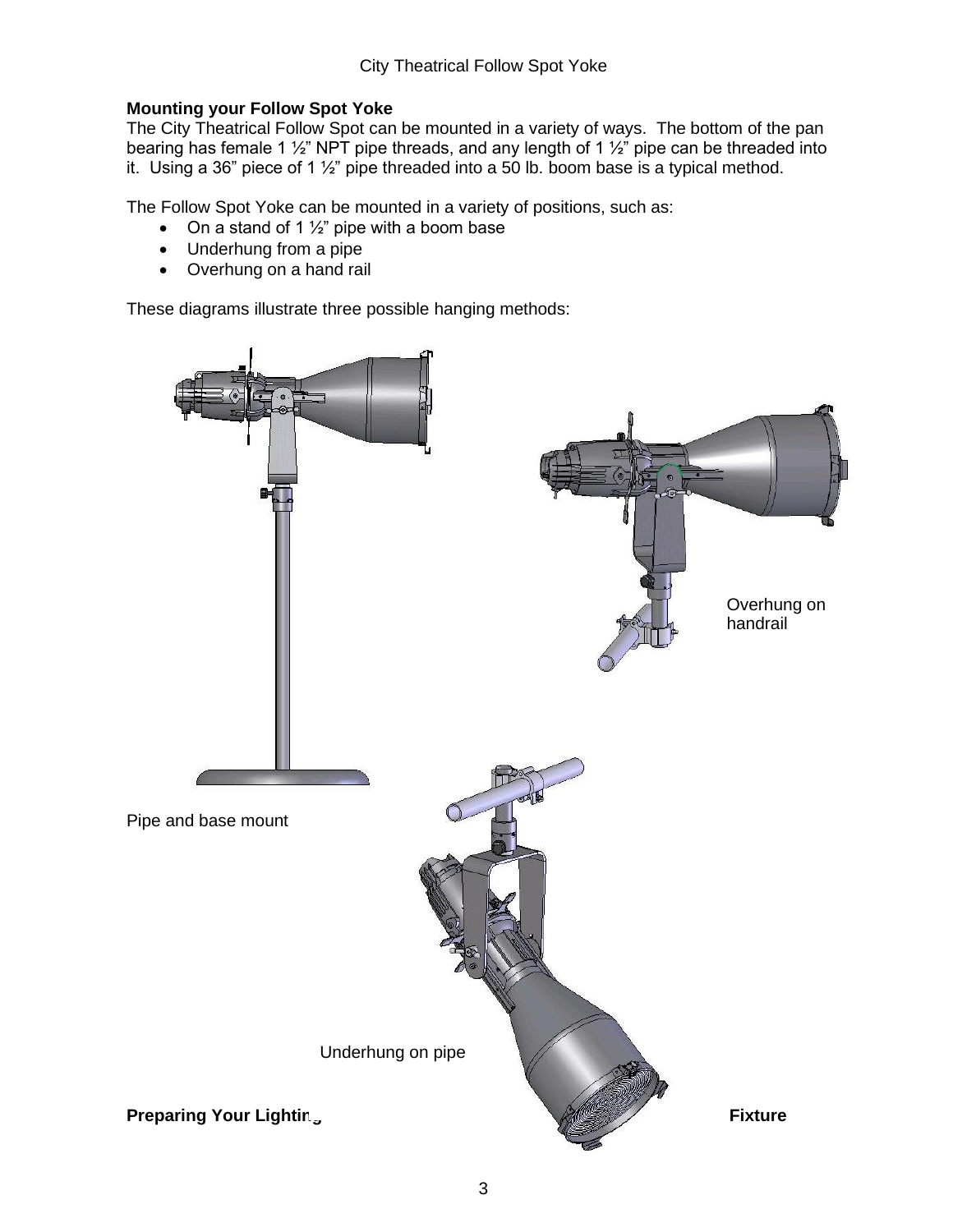If you are planning to use a 19º-50º or a 10º Source Four, you will need to remove the shutters from the lighting fixture. This is not necessary, but may be desirable for a 5° Source Four to prevent the shutter blades from accidentally being moved during operation. Remove the shutters by removing the four machine screws which hold the two halves of the Source Four barrel together and exposing the shutter, pressure plate, and shutter spring parts. Remove the shutter blades, but reinstall the pressure plates and springs. Do not reinstall the existing four machine screws into the barrel. Go on the next step:

Two Angle Brackets allow your Source Four to be installed in the Follow Spot Yoke. Replace the four ETC machine screws with the enclosed  $#8-32 \times 1 \frac{1}{2}$  pan head Philips machine screws into the Source Four's existing #8-32 hex nuts.

Next, install the two Tee Slot Extrusions using the enclosed #8-32 x 3/8" flat head Philips machine screws (three screws per extrusion). For 19º-50º or 10º Source Four, install the Tee Slot Extrusions with the excess track overhanging toward the rear of the lighting fixture. For the 5º Source Four, the Tee Slot Extrusions overhang the Angle Brackets toward the front of the lighting fixture. See diagrams below.

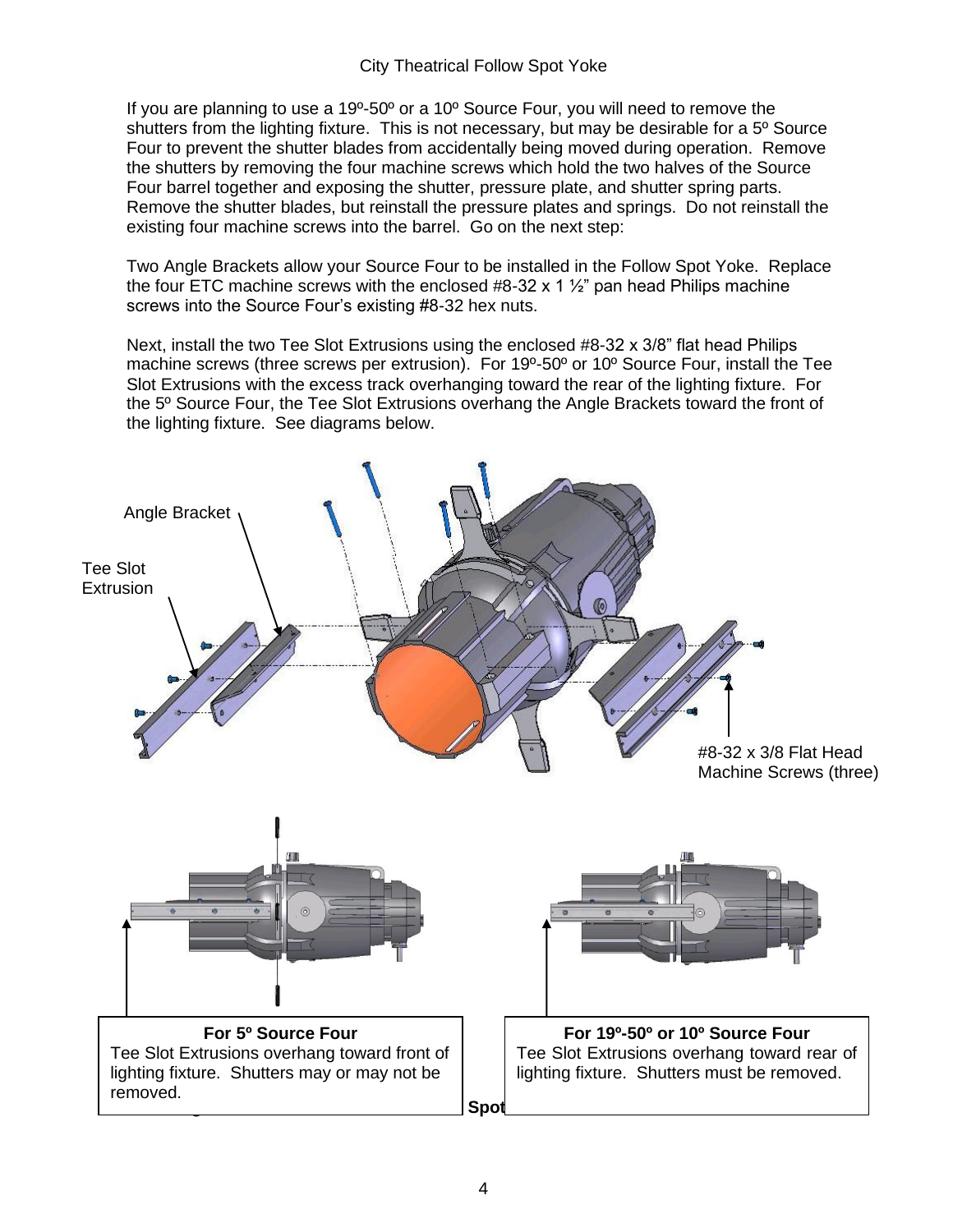## City Theatrical Follow Spot Yoke

Note the two Tee Blocks that slide into the Tee Slot Extrusion. Using a 3/16" Allen key, slightly loosen the two  $3/8$ " x  $\frac{1}{2}$ " socket head shoulder screws to free the Tee Blocks. Carefully insert the Tee Slot Extrusions onto the Tee Blocks. Tighten the tilt handwheel. Temporarily tighten the shoulder screws. Install four  $4-40 \times \frac{1}{4}$  pan head machine screws, one in each end of each Tee Slot Extrusion. These screws serve as safety devices to prevent the Tee Blocks from accidentally slipping out of the Tee Slot Extrusion track.



#### **Install the Lens Tube into the Source Four**

Install the Lens Tube into the Source Four and install the two #10-32 screws (one plastic thumbscrew and one Philips machine screw) that hold the Lens Tube to the lighting fixture. Plug in the lighting fixture into a switch or dimmer and dress the cable to insure that it does not restrict the yoke's movement or its balance. Turn on the lighting fixture and adjust the sharpness of the beam to the degree that you think is appropriate.

### **Balance the Lighting Fixture in the Yoke**

The lighting fixture can be adjusted forward or backward in the Tee Slot Extrusion to establish a perfect balance point. To test the balance, carefully loosen the tilt locking knob and feel if the fixture is front heavy or back heavy. To adjust the balance, loosen the two shoulder screws and evenly push the fixture forward or backward in the Tee Slot Extrusion until it balances exactly. Lock the shoulder screws again. Test and repeat if necessary.